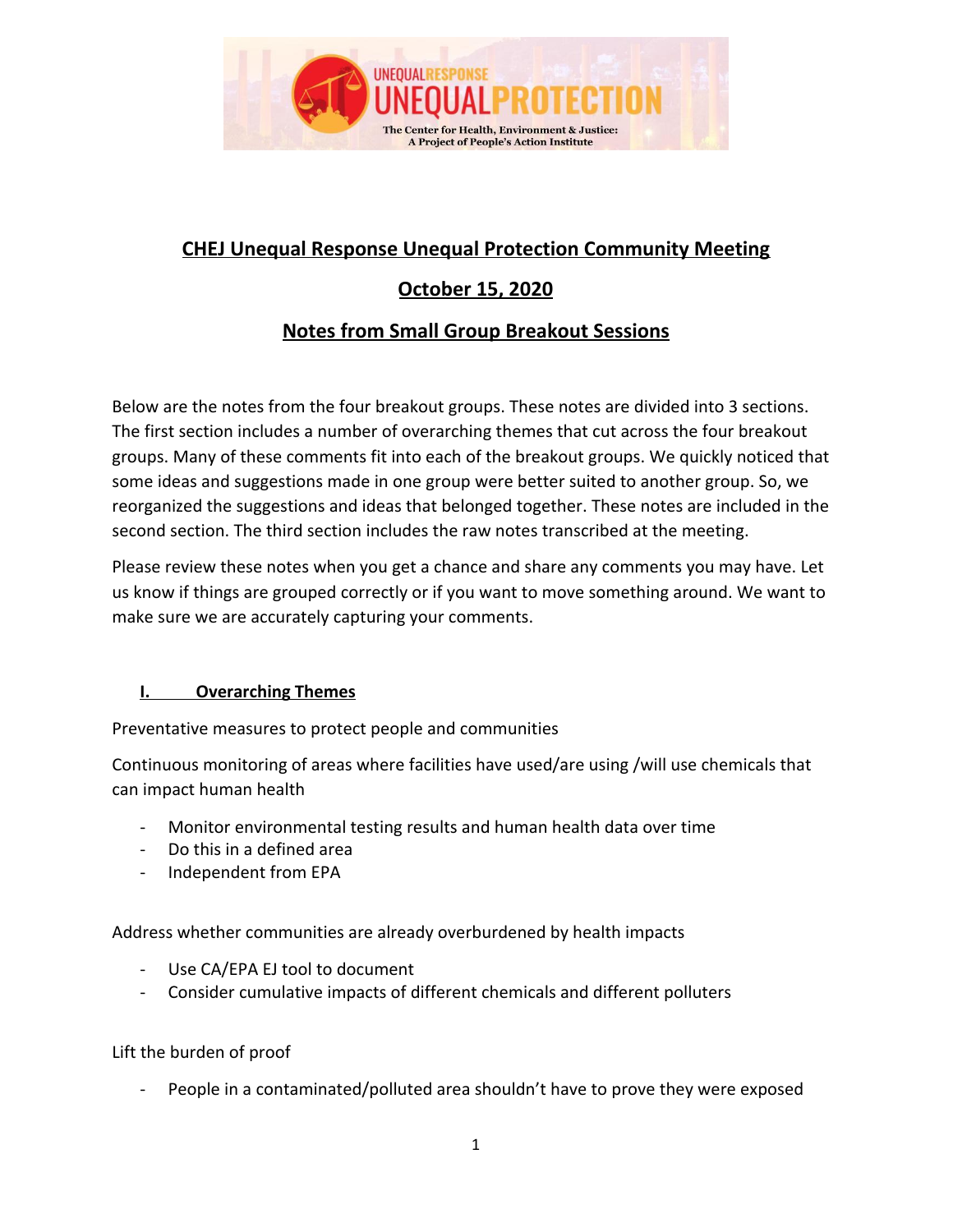Community involvement and representation

- Community needs to have real-time access to health and environmental data
- Community involvement in decision-making processes from the very beginning

#### Actionability

- Measures of enforceability based on health surveys, action steps
- Provide necessary resources

#### **II. Organized Notes from Breakout Groups**

#### **Criteria for Investigation**

Types of Criteria:

Permits – new applications or renewals

Outbreak or cluster of disease in area impacted by legacy or current contamination/pollution

- Observational reports of health problems
	- o Lift the burden of proof, community reports should be taken seriously
- Look at data on adverse health effects (cancer, neurological disorders…)

#### **Investigating Human Health Concerns Related to Permits (New/Renewal)**

#### **Transparency**

- Inform community when a company applies for a permit
- Company transparency with community about what they are producing
- Look into company background, compliance history, when permits applied for
- Involvement of community in decision making process

#### Environmental monitoring

- As part of permitting process, start baseline environmental monitoring (air, water and land) as soon as permit application is submitted

#### Evaluating health status and impacts

Is the community already overburdened?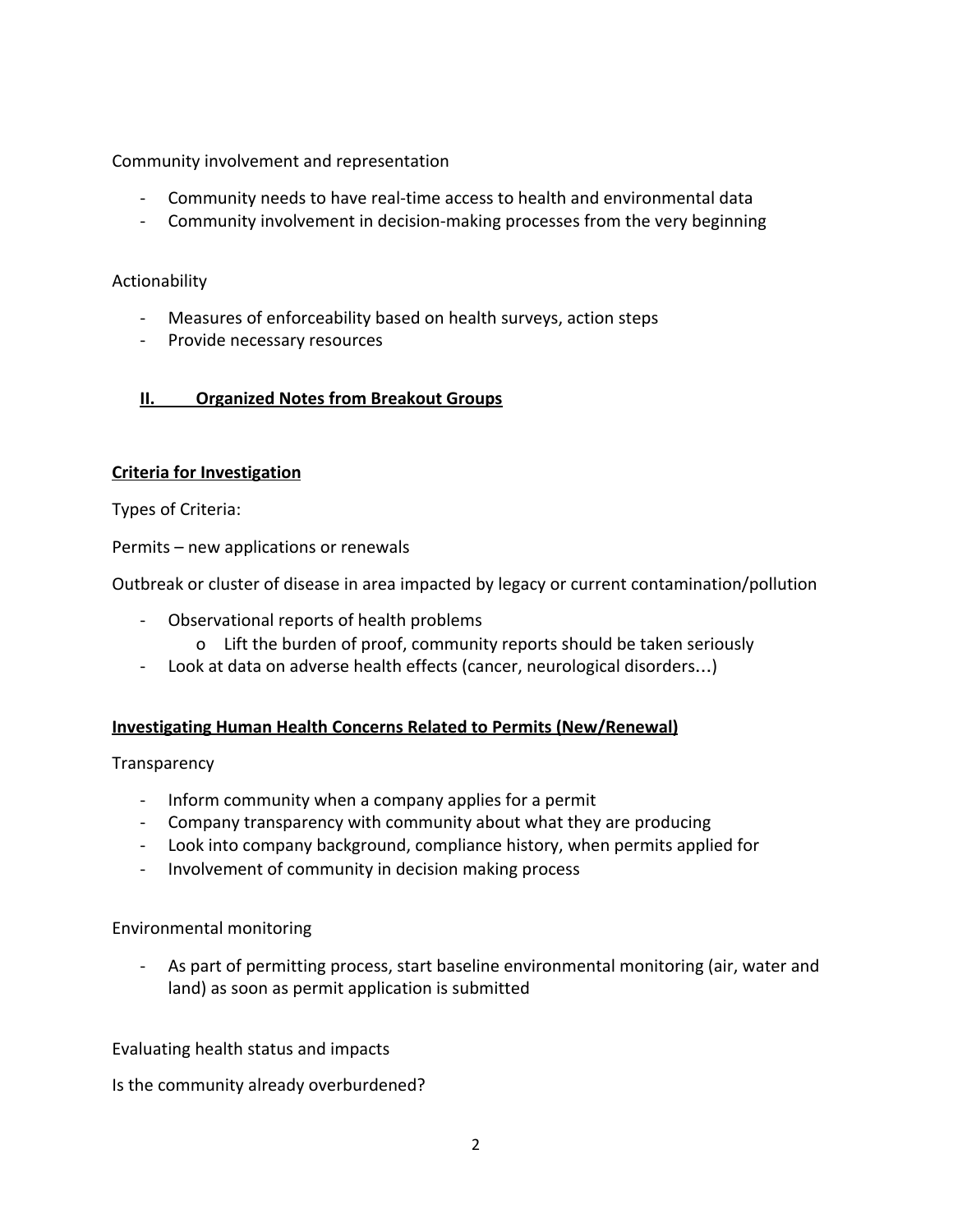- Evaluate cumulative health impact of contamination over time (multiple chemicals, multiple sites, multiple industries, etc.)
- Involve communities in defining the health question(s) raised and designing the study

#### **Investigating Human Health Impacts of Environmental Contamination**

Environmental and human health monitoring

- Define area where health study is taking place
	- $\circ$  At least a minimum radius, and include how chemicals travel and interact with the land
- Biological testing testing breast milk of mothers, hair, nails, blood to answer the question: who is being exposed
- Environmental physicians could monitor long-term chemical exposure and link the data to health problems prevalent in the community.

Lifting the burden of proof of exposure

- Investigation should answer: Is there a *plausible reason* why people are having an illness that impedes their daily life?
	- $\circ$  Contrast with the epidemiological approach which looks at population effects; we are looking at specific groups of people
	- o Epi studies don't always link chemical contamination to adverse health impacts
- People shouldn't have to prove they were exposed at a level that would have caused their health problems
	- $\circ$  Presumption: that an individual's health problem is related to exposures being monitored
	- o Presumption: that health is being harmed if people live in overburdened communities
	- $\circ$  Example: Presumptive exposure law States have laws that presume if firefighter contracts cancer, it was occupationally related. No need to prove exposure. Communities exposed should get the same benefit.
	- $\circ$  Example: Agent Orange Compensation program and dioxin exposure. Being present in areas of exposure is sufficient to merit access to health care and compensation. Communities exposed should get the same benefit.

# **III. Raw Notes from each Break Out Group**

# **Group 1 - Approach and Principles**

Facilitator: Gustavo Andrade Participants: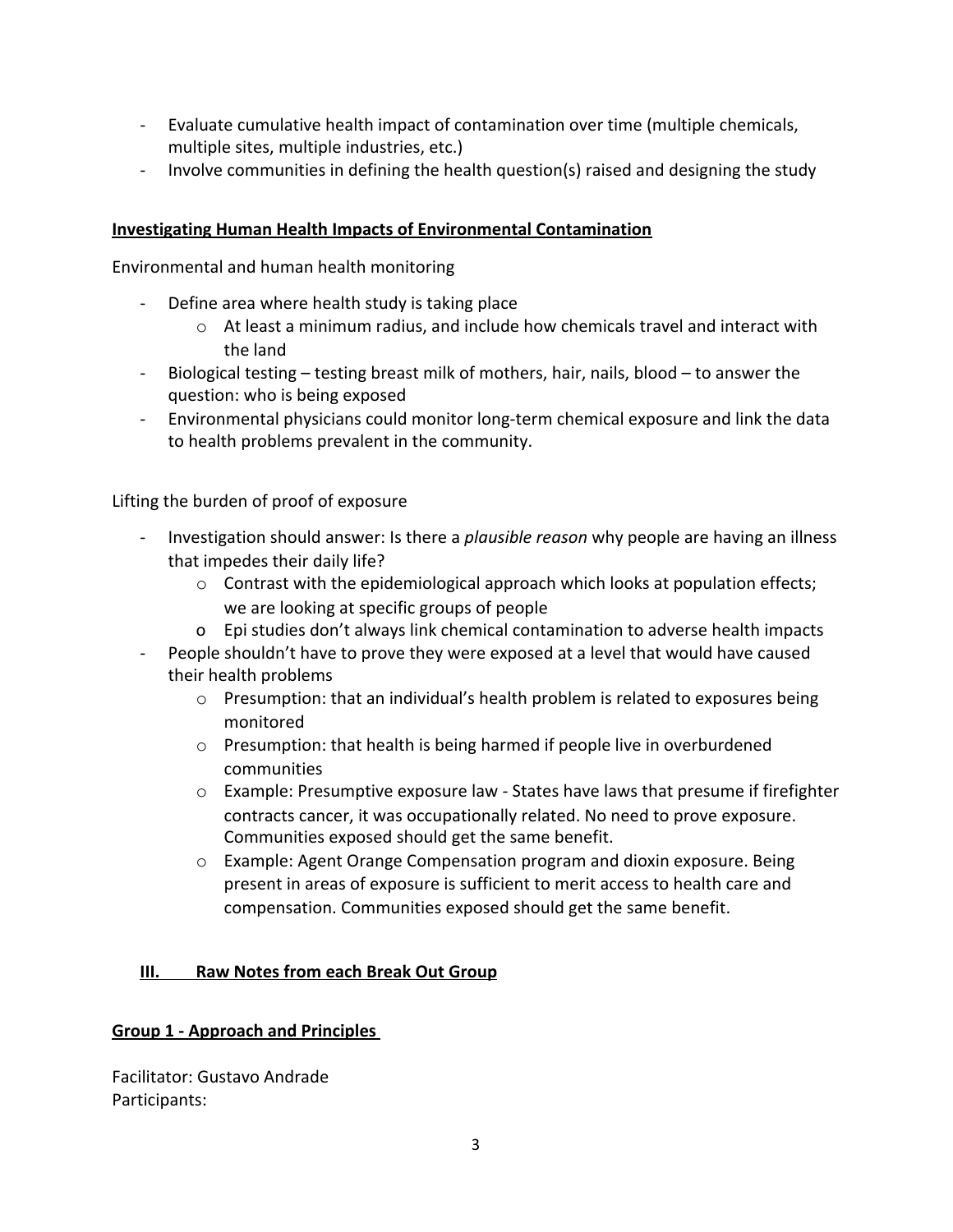- Phyllis Glazer
- Lee Ann Smith
- Dawn Chapman
- Karen Nickel

# **Background**:

- Discussion of previous experience with toxins leading to acute symptoms without acute exposure (i.e., nosebleeds after immediate exposure)
- St Louis: underground landfill burning since '73 Exposures downplayed; symptoms continued
- CTS site in Asheville, NC; factory shuttered in the 80s, left toxins behind (electroplating, trichloroethylene dumped in ground, which then migrates offsite where it seeps into wells and contaminates the water - all 3 pts of exposure)
- Winona Texas; Gibraltar chemical resources, sold to American Ecology; injecting toxic waste 1 Mi deep, open-ended well (spread as far as 30 mi, contaminated 3 aquifers), was contested several times, but accepted money in return for continuing business as before, during WWII, land seized from black community

# **Background Summary**

- Common thread: waste produced by people/companies with the ability to leave the hazards behind for communities to deal with, all came from poor or rural communities
- Fighting is time consuming and can require a lot of money when involving lawyers
- Poisoning people at small doses is not illegal

#### **GOAL: Looking for guiding principles that are Reliable, Smart, Future-looking, Measurable**

- The value of human life is the basis for environmental protection
- No preventable death is acceptable
- Proactive rather than reactionary approach to investigations
- Monitor environmental testing results and human health data in communities over time
- Define and refine criteria for investigation
- Health-based standards for intervention
- Provide necessary resources
- Provide opportunities for good neighbor agreements between companies and communities

# **Group 2 - Criteria for Investigation**

Facilitator: Mihir Participants:

- Melissa Mays
- Pamela Miller
- Pam Nixon
- Susie Worley-Jenkins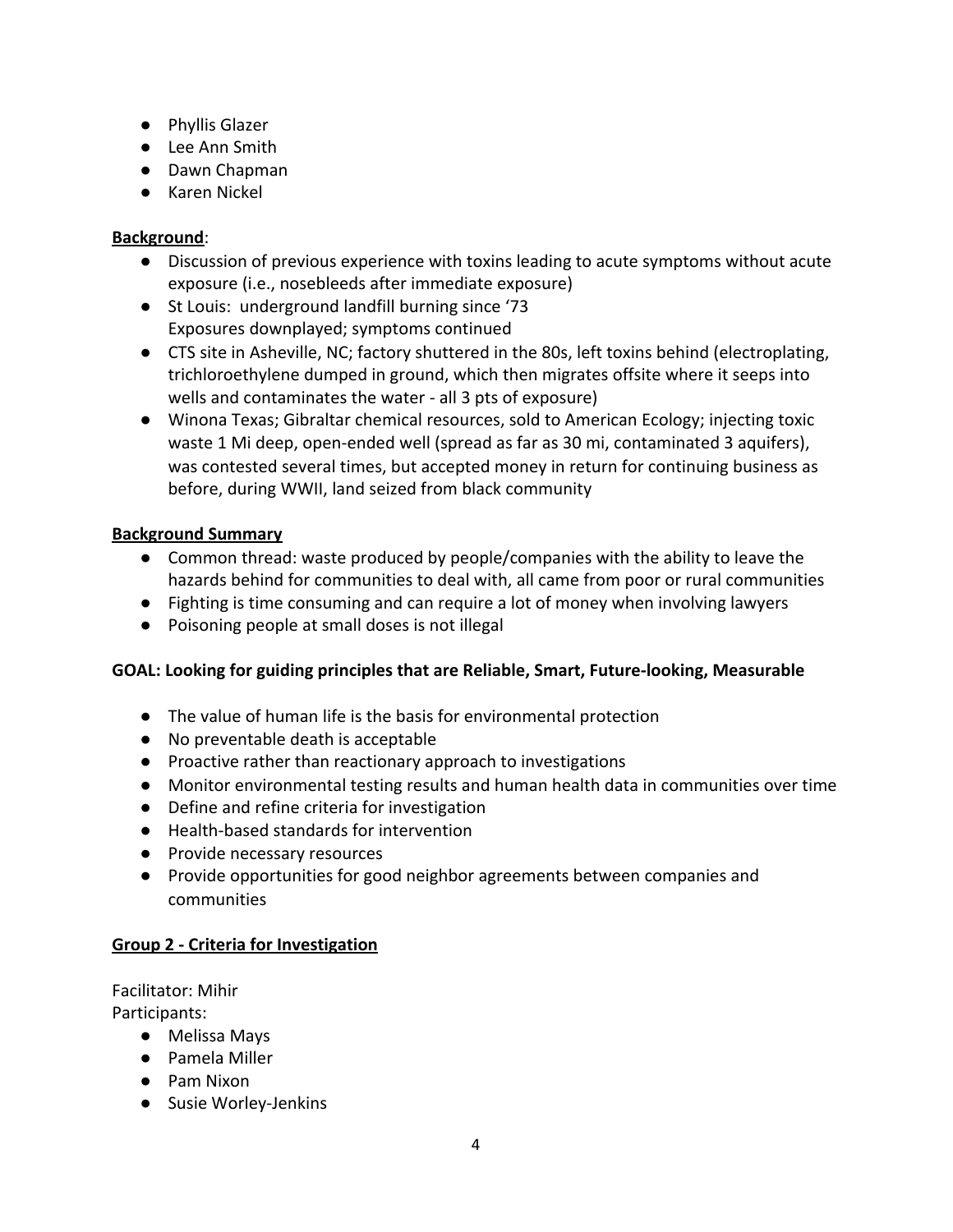# **GOAL: Identify criteria in which investigations can be explored How much contamination is needed? Disease? What types of permits?**

- Environmental permits -- permit application or permit renewal
- Communities with legacies of contamination/pollution
- Outbreak or cluster of disease potentially associated with environmental contamination
- Preventative approach, don't assume there is a safe level for a chemical
- Discrepancy between state and federal regulations. Potential solution could be to have the EPA list of chemicals evaluated by an independent source to determine safe levels.
- Need to evaluate cumulate health impact of contamination over time
- Take the burden of proof away from the community; observational reports from impacted people must be taken seriously by agency.
- *● Pamela Miller* There should be an early warning system set up in communities where there are facilities using chemicals that can impact human health. Permit/permit renewal is conditioned upon paying for a community health monitoring system. Community shouldn't worry about money.
- Independent environmental health clinic to monitor community health, focused on preventative measures to protect people long-term.
- Environmental physicians could monitor long-term chemical exposure and link data to health problems prevalent in the community. Community has real-time access to data.

# **Group 3: Investigating Health Concerns related to Permits (New/Renewal)**

Facilitator: Teresa Mills Participants:

- Hilton Kelly
- Darryl Malik-Wiley
- Yomi Noibi
- Elijah Butterfield

What needs to change?

What do we need to look for?

- They look at a single chemical and not how they interact.
- Company comes in to get a permit and the public notices, the community needs to be informed when the company applies for the permit.
- Hilton Something that looks into the background, compliance history,
- Yomi Timeline permitting process, change the rule of the timeline, timeline is against us, need a rule to make community aware, cumulative impact of chemicals, should not under value of single chemical data.
- Plus, cumulative effect of industries together in the area.
- Transparency of what these companies are actually making and producing.
- Teresa 30-day comment period is not enough. As soon as agency requests there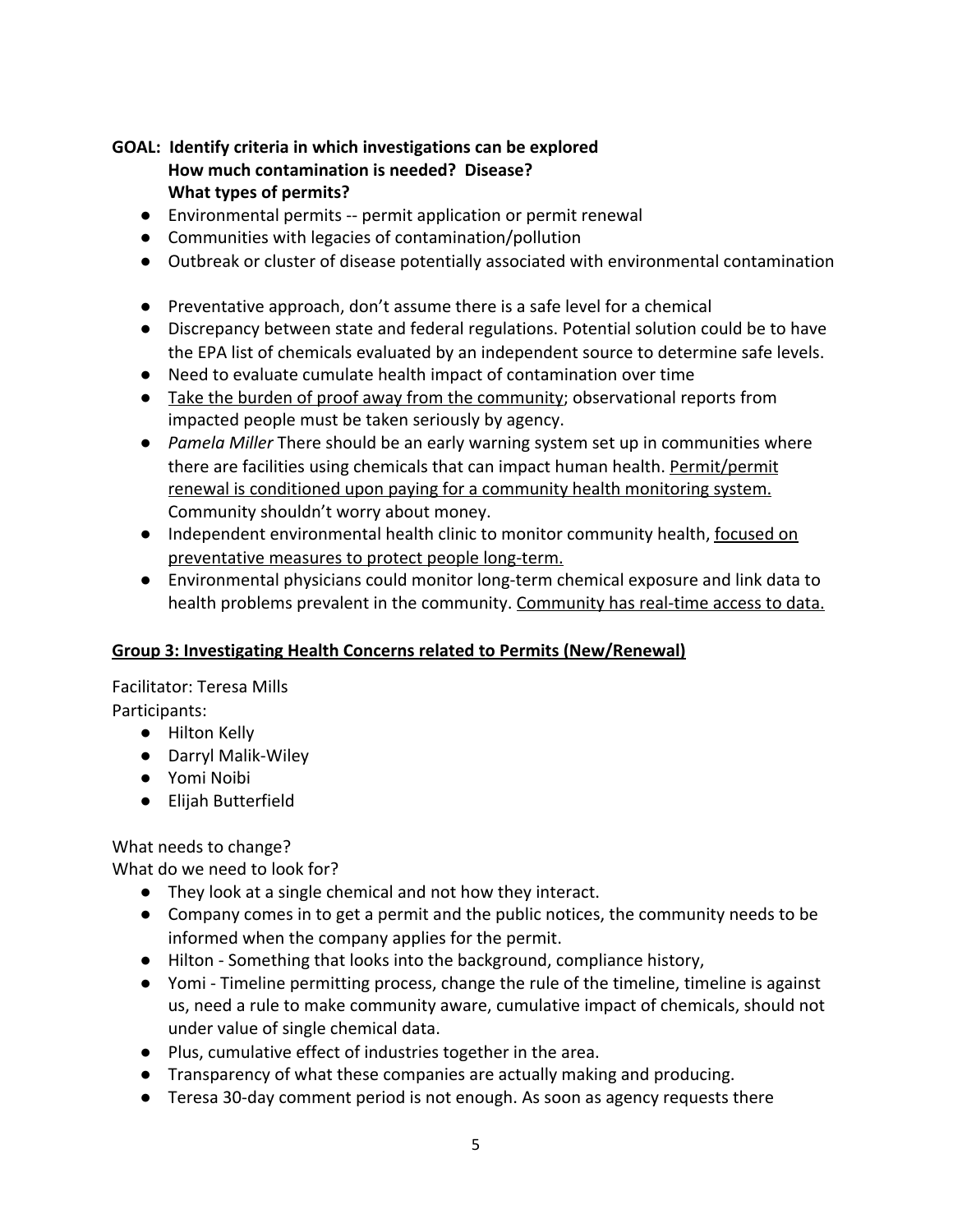should be notification of intent.

- Darryl permit is technically correct but morally wrong, status meetings between community and company all the way along the process.
- Yomi demand criteria so our concern becomes part of the decision making, becomes a weighted scale in the permitted process.
- Darryl once company says where they are going, install monitoring for baseline for air, water and land.
- Teresa if company wants to expand, they are supposed to monitor emissions,
- when they did maglag, just at the allowable, they only model the increase, need to model all emissions and not just increase.
- Hilton critically to do everything we can to do policies to do things on the front end not back end. Too hard to change once it is permitted.
- What should they be including during analysis?
- Air monitoring of chemicals; link results to current community health status.
- No more sacrifice zones. Go to other agencies for health of the community
- Track money going to politicians Dark Money
- Transparency of the rationale of how they came to determine how they issued the permit.
- They are supposed to send a response a comment and then have 45 days to
- respond to their comment on our comments.
- Demand the representative of impacted community be a part of the decision making process.
- Take away incentive for polluting. Paying for each ton of pollution.
- We want equitable fines for violation.
- Alternative will this activity that will prevent and reduce har

# **Group 4 - Human Health Impacts of Environmental Contamination**

Facilitator: Stephen Lester Participants:

- Jackie Young-Medcalf
- Lou Zeller
- Mike Belliveau
- Alonzo Spencer
- Becky Ammon

# **What do we want an investigation to answer? What do we want an investigation to look like?**

- (Jackie) Biological testing testing breast milk of mothers, hair, nails, blood depends on contaminant; purpose is to answer the question - who is being exposed?
- Burden falls on community group